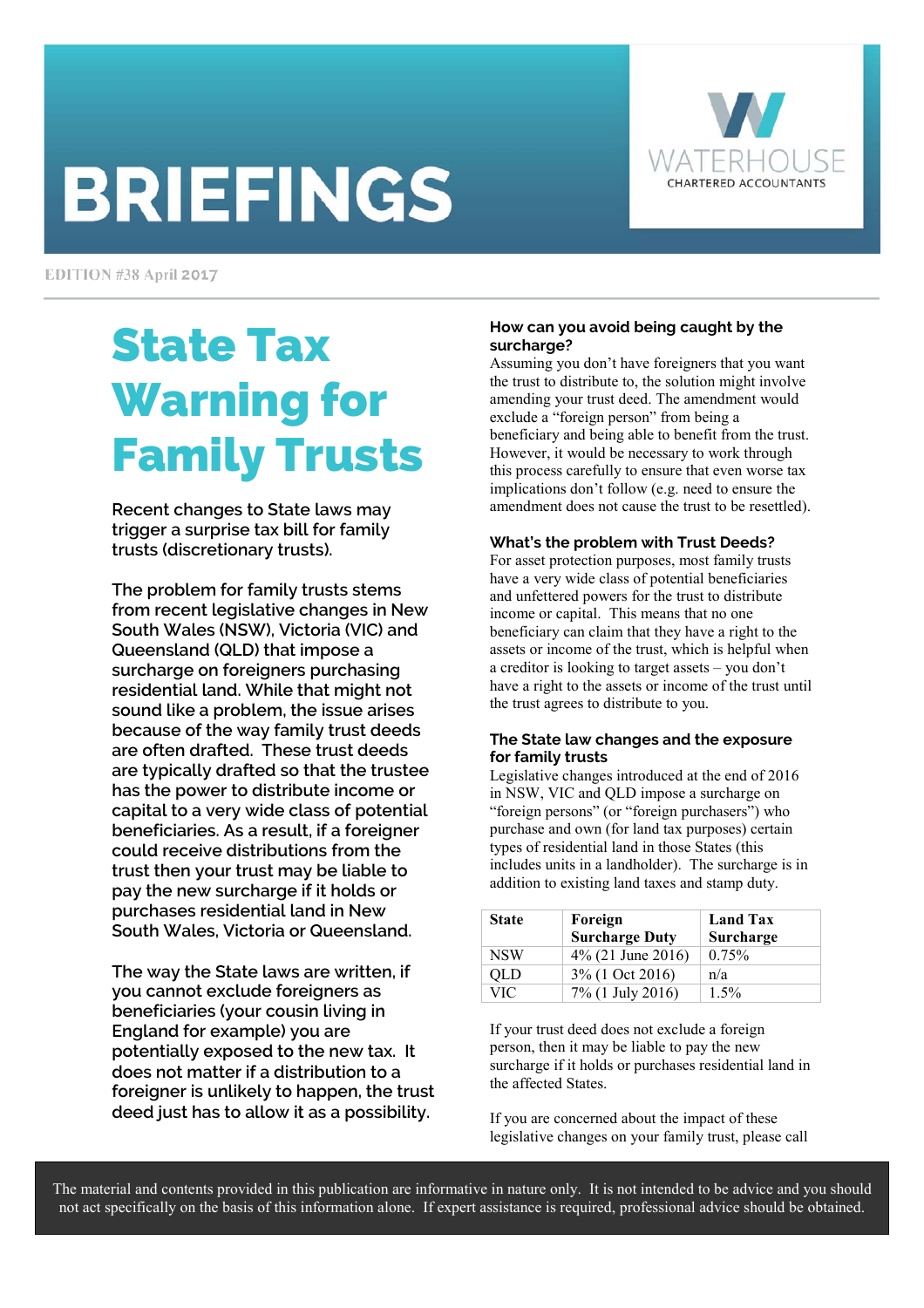

or email us and we can help you work through this issue. In some circumstances legal advice will also be required.

More information on the surcharge can be found at:

- Business Queensland
- Office of State Revenue NSW
- **State Revenue Office Victoria**

# Fast Growing and Start Up Businesses – What Are You missing Out On?

It's always difficult for Governments and regulators to keep pace with changing business models, funding approaches, and technology. But, recent reforms and a series of new initiatives seek to free up entrepreneurs from excessive regulation, inflexible tax regimes, and unintended outcomes. Unfortunately, few entrepreneurs are aware of what is available to them and risk limiting their options for growth. We take you through what's available and some of the tax implications of capital raising outside of the mainstream.

#### **Tax relief for business changing structures**

It is common for a business to outgrow its business structure. Alternatively, changes in circumstances over time might mean that a business structure is no longer as effective as it could be. Small business entities can now rollover from one business structure to another without triggering adverse implications under the income tax system.

Under new rules that apply from 1 July 2016, if your business genuinely needs to move from one structure to another for commercial reasons, you can do this without triggering a tax bill if certain conditions are met. This new form of rollover relief can provide complete income tax relief when assets are transferred to any business structure (e.g., sole trader, partnership, company or trust) if the following key conditions are satisfied:

- The transaction is a genuine restructure of an ongoing business. So, the concessions can't be used for winding down or selling a business.
- Each of the parties to the transaction is a small business entity (revenue under \$2m, although this might be increased to \$10m) or is related to a small business entity in the year the transaction occurs. The turnover test is subject to some grouping rules.
- The business owners (the people who have ultimate economic ownership of the assets) and their share in those assets doesn't materially change.
- The asset being transferred is currently being used in a business carried on by the current owner or certain related parties.
- Both the original entity and the entity the business is being transferred into need to be Australian residents.
- The parties involved in the transaction must choose jointly to apply the rollover.
- None of the entities involved in the transaction are a superannuation fund or exempt entity.

#### **Incentives for angel investors**

For innovative companies, it's often difficult to get funding before what they are developing is commercialised. Early stage innovation investment (often called 'angel investors'), in precommercialised developments is often very risky but when it works, the rewards can be great.

New tax laws offer incentives for investment in these early stage innovation companies (ESIC):

- Entities acquiring newly issued shares in an Australian early stage innovation company will receive a non-refundable tax offset of 20% of the value of the investment, subject to a maximum offset cap of \$200,000.
- Investors can also disregard any capital gains realised on the shares if they have been held for between one and ten years.

The incentives are designed to connect start-up companies with investors that have both the capital and business experience help develop successful innovative companies, particularly at the precommercialisation phase - where a concept is in development but the company needs additional funds to commercialise.

The amendments are designed to apply to a broad range of potential investors who are either investing directly or through a company, trust or partnership. As investments in innovation companies are often high risk, the amendments limit the risk exposure of investors to \$50,000 per year. The rules are more relaxed for sophisticated investors.

In general, an ESIC qualifies if it is:

At an early stage of its development; and • Developing new or significantly improved innovations with the purpose of commercialisation to generate an economic return.

#### **Head Office**

Suite 12 Level 3, Gateway Building 1 Mona Vale Road Mona Vale NSW 2103 **Sydney Office**  Level 8 23 O'Connell Street Sydney NSW 2000

#### **T** 02 8973 2222 admin@waterhouseca.com.au

**www.waterhouseca.com.au ABN 60 535 258 608** 

Liability limited by a scheme approved under Professional dards Legislation

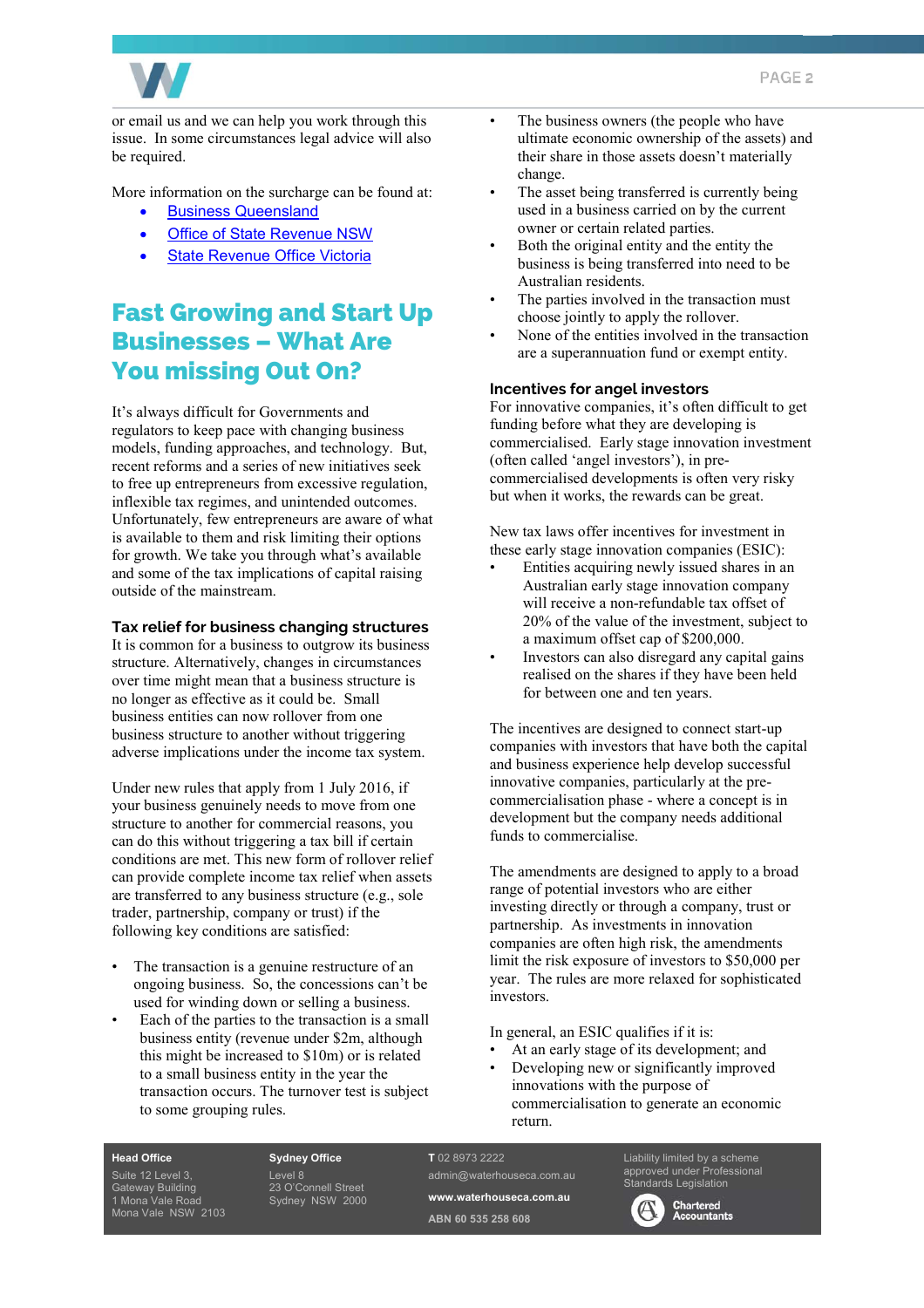

The initiatives also extend to early stage venture capital partnerships offering:

- A limited partner in an early stage venture capital limited partnership (ESVCLP) is entitled to a non-refundable, carry-forward tax offset which is equal to up to 10% of contributions made by the partner to the ESVCLP during the year. The amount of the tax offset may be reduced if the amounts contributed by the partners are not used by the ESVCLP in certain ways.
- The maximum committed capital of an ESVCLP is increased from \$100m to \$200m.
- If an ESVCLP does not dispose of an investment within a certain time period, the ESVCLP will only be entitled to a partial CGT exemption.

#### **Employee share schemes to help fast growth companies attract talent**

Employee share schemes, if structured correctly, can be an effective way of incentivising staff by linking personal reward to company growth. They are also very useful for fast growth start-up and innovative companies that want to attract top talent but lack the capital to compete on salary alone.

Recent changes to how Employee Share Schemes (ESS) are taxed make the schemes more attractive with a common sense approach to how they are taxed.

Under an ESS, employers issue shares (an ownership stake) and/or options (a right to acquire shares at a later date) to their employees at a discount to the market value of the shares or rights. In general, when an employee receives shares or rights under an ESS they are taxed on the discount they have received. Under the new rules, it is now easier to defer the taxing point until it's clear that the employee will actually derive an economic benefit from the shares or options they have received (this is possible under the old rules but in a narrower range of situations).

In addition, special rules exist for start-ups that allow relatively small discounts received by employees in relation to shares or rights not to be taxed at all under the ESS rules if the relevant conditions are met.

#### **Research and development tax incentive**

The research and development (R&D) tax incentive has been around for a while in various forms but it's worth considering. The Government provides this tax offset to encourage companies to conduct

R&D activities that benefit Australia. The current tax-offset rates that apply to qualifying companies are:

- A 43.5% refundable tax offset for companies with an aggregated turnover of less than \$20 million (unless they are controlled by tax exempt entities); and
- A 38.5% non-refundable tax offset for all other companies.

The rate of the R&D tax offset is reduced to the company tax rate if the company's notional R&D deductions exceed \$100 million for an income year.

#### **Imminent changes to crowdfunding**

Crowdfunding uses internet based platforms and other forms of social media to raise funds for projects or business ventures. Generally, the party trying to raise the funds (the promoter) will engage an intermediary (the platform) to collect funds from contributors. There are different ways this can be done and how the crowdfunding is raised will determine the tax treatment of any funds received:

- Donation-based The contributor does not receive anything in return other than an acknowledgement
- Reward-based The promoter provides something in return for the payment (e.g., goods, services, rights, discounts etc.,)
- Equity-based The contribution is made in return for shares in a company
- Debt-based- The contribution is made in the form of a loan with the promoter making interest and principal payments

A Bill that has just passed Parliament seeks to create a regulatory framework for crowdfunding. The popularity of crowdfunding as an alternate to mainstream finance has increased dramatically and at present, the Government has no viable way of protecting investors or regulating how crowdfunding is raised. These new rules bring crowdfunding under the Corporations Act while attempting to avoid onerous regulatory commitments that will stifle the flow of funds. Despite simplified reporting obligations, the changes will invariably add a layer of complexity for promoters and platforms. The rules also restrict how much Mum and Dad investors (retail clients) can invest in a single company in any one year to \$10,000, and provide a cooling off period of 5 days. You can expect these changes to start coming into effect this year.

**Head Office**  Suite 12 Level 3,

Gateway Building 1 Mona Vale Road Mona Vale NSW 2103 **Sydney Office**  Level 8 23 O'Connell Street Sydney NSW 2000

#### **T** 02 8973 2222

admin@waterhouseca.com.au **www.waterhouseca.com.au ABN 60 535 258 608** 

Liability limited by a scheme pproved under Professional ards Legislation

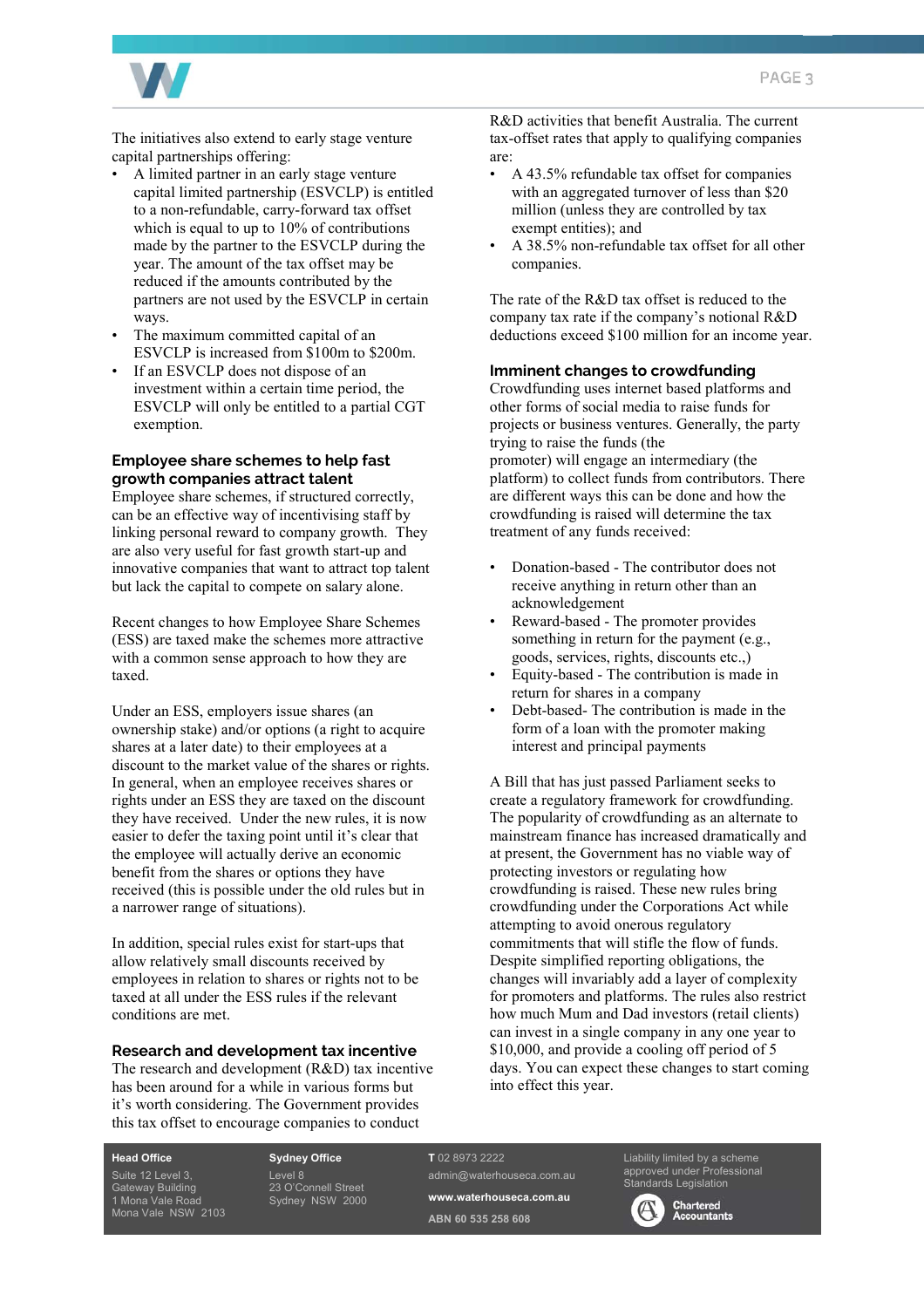

From a tax perspective, funds from crowdfunding are treated like any other form of income – the funds are likely to be taxable if:

- The crowdfunding relates to employment activities (e.g., raising money to fund a project that is linked to existing employment duties);
- The promoter enters into the arrangement with the intention of making a profit or gain and the project is operated in a business like way; or
- The funds are received in the ordinary course of a business.

If funds are received for a personal project where there is no intention of making a profit (e.g., the project relates to a hobby), these funds are generally not taxable for the promoter.

When funds are received under an equity based crowdfunding model the funds would generally form part of the share capital of the company that is undertaking the project. If so, the funds should not be included in the assessable income of the company. If payments are made by the company to contributors then these would generally be treated as either dividends (it may be possible to attach franking credits to the dividends) or a return of share capital.

Likewise, when funds are received under a debt based crowdfunding model the funds would not be assessable to the company as they would simply be treated as a loan. When payments are made by the promoter to contributors the interest component might be deductible in some circumstances.

#### **When can I claim self-education expenses?**

Normally, if you undertake study that is connected to your work you can claim the costs of that study as a tax deduction - assuming your employer has not already picked up your expenses. There is also no limit to the value of the deduction you can claim. While this all sounds great and very encouraging there are issues to consider before claiming your Harvard graduate degree, accommodation and flights as a self-education expense.

A recent case before the Administrative Appeals Tribunal (AAT) looked at, amongst other claims, a large claim of \$48,000 for self-education expenses. In this case, the taxpayer was an engineer who was employed by a company in the heating, ventilation, and air conditioning industry.

In his 2014 tax return, the taxpayer claimed significant expenses relating to research and development projects undertaken in connection with the his PhD studies at university. His thesis related to efficient air conditioning systems. A lot of the expenses he claimed were to test the findings of his new invention. The taxpayer also claimed that he spent considerable monies to protect his intellectual property and to submit applications for provisional patents for his invention. His argument for the self-education expenses was that his research was a form of self-education as he could not simply read a book or complete a course to advance his understanding. His experiments were a necessary part of his study.

To be deductible, the study must be connected to the income you are earning (either to maintain or improve your specific skills or knowledge), or is likely to result in increased income from existing income earning activities. The problem for the taxpayer in this case was that the expenses were not really connected to his job (his income), but to the industry he specialised in.

The AAT found that the expenses were not deductible as they did not relate to his employment activities and there was no direct connection with the university course. Instead, the expenses related to his own inventions, which he hoped could be commercialised in the future. At best, the expenditure related to a possible future income earning activity, but the expenditure in this case was incurred too soon to be deductible. Without this nexus between income and the expenses, the expenses are not deductible.

The ATO is more likely to target large selfeducation expenses. For anyone who has completed post graduate study you know that these expenses can ratchet up very quickly, particularly when you add in any other expenses such as books or travel. It's important to ensure that there is a clear connection between your current job or business activity and the expenses you are claiming before you claim them.

If you are concerned about whether or not the selfeducation you are intending to complete is deductible, please call or email us and we can help clarify the issue for you.

# Re-Cap on Last Months FBT Information

The Fringe Benefits Tax (FBT) year ended on 31 March 2017 and if you are an employer, you will need to ensure that you meet your FBT obligations.

**Head Office**  Suite 12 Level 3, Gateway Building 1 Mona Vale Road Mona Vale NSW 2103 **Sydney Office**  Level 8 23 O'Connell Street Sydney NSW 2000

#### **T** 02 8973 2222 admin@waterhouseca.com.au

**www.waterhouseca.com.au** 

**ABN 60 535 258 608** 

Liability limited by a scheme approved under Professional dards Legislation